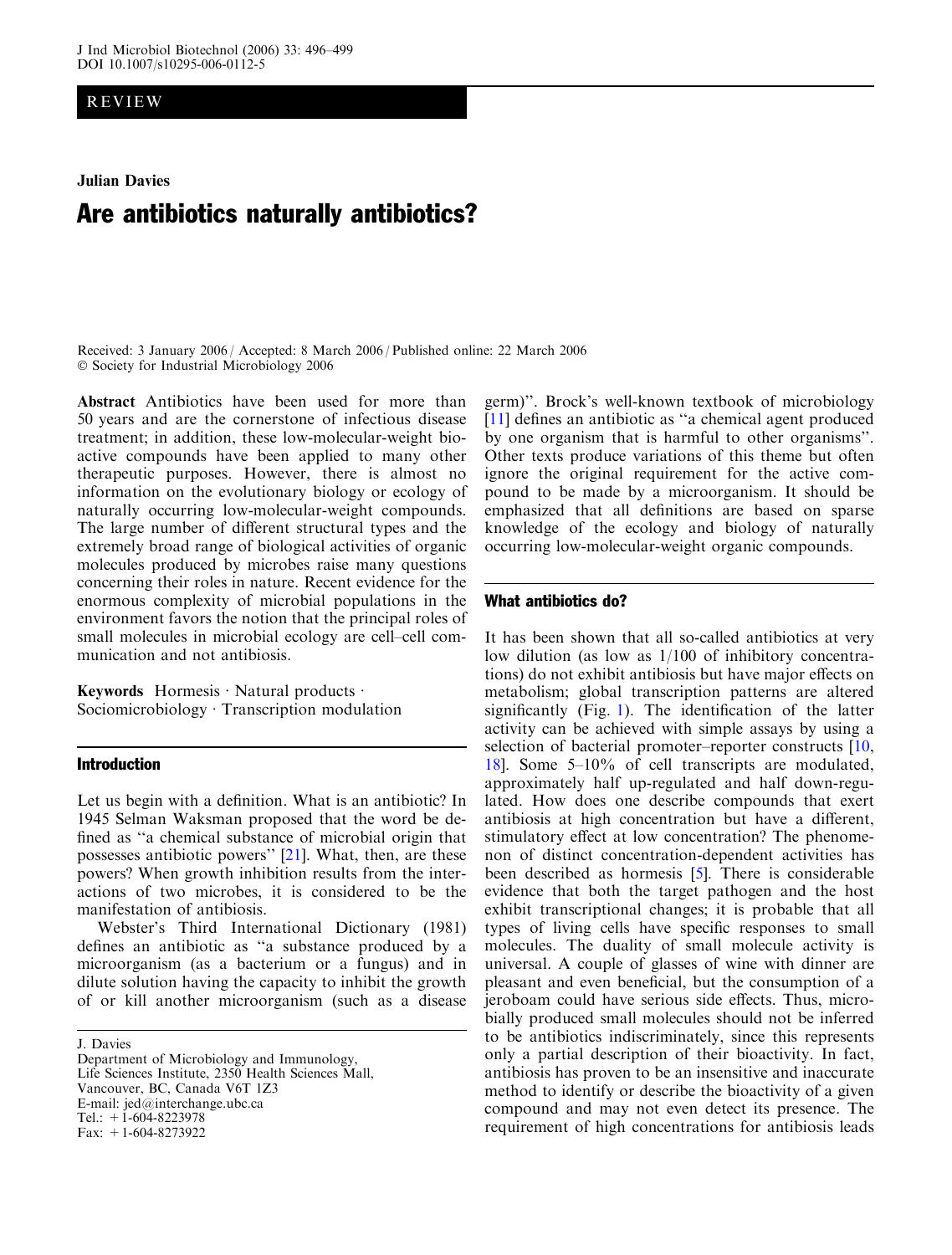<span id="page-1-0"></span>

Fig. 1 An idealized diagram showing the relationship between small molecule (antibiotic) concentration, transcription modulation (low), and growth inhibition (high). MIC refers to the minimal inhibitory concentration

one to argue that, under true physiological (environmental) conditions such as in soil and marine habitats, inhibitory concentrations of small molecules are rarely achieved. If such is indeed the case, modulation of cellular transcription patterns represents the 'normal' function of the vast majority of low-molecular-weight natural products. Perhaps it is best said that ''an antibiotic is a therapeutic agent produced by a pharmaceutical company'', this definition being useful only in the context of a property of small molecules outside of their normal environment. Waksman himself concluded that antibiotic activity itself was not important in natural microbial populations [\[21\]](#page-3-0).

The isolation and identification of antibiotics in the laboratory often requires the identification of a pitifully small amount of compound that is made only because the producing microorganism is placed in a foreign environment. This is generally an extremely rich monoculture in liquid medium with unlimited nutrients and oxygen and at a constant temperature (except for equatorial denizens) [\[8](#page-3-0)]. Under such conditions cell metabolism becomes disturbed with the result that normal functions may be over- or under-expressed, permitting production at measurable amounts. Clearly the organism is placed under strong physiological stress, although the roles of stress responses in the overproduction of small molecule secondary metabolites under laboratory conditions (relative to levels synthesized in the wild) have not been analyzed. It should be remembered that in nutritionally depleted soil environments most of the resident microbes grow at generation times that may be 50–100 times lesser than in the three-starrestaurant environment of a bacteriology laboratory [\[1](#page-2-0)].

There has been considerable anthropocentric discussion on the roles of small molecules in nature, most of which is based on the pharmaceutical definition given

above [[6,](#page-3-0) [12\]](#page-3-0). Until recently their significant activities at subinhibitory concentrations were unknown, and it can be argued that inhibitory concentrations are rarely produced in the environment. In any event, the accurate determination of the concentration of an antibiotic activity in soil is difficult, to say the least, especially when the active compounds are components of complex mixtures of small molecules with different chemical properties and biochemical activities. The detection of a defined antibiotic activity in soil has not been reported. The premise of a wide range of antibiosis necessarily assumes that microbial small molecules in nature exert inhibitory activity against bacteria, fungi, plants, insects, and even animals. Such antagonistic roles have rarely been demonstrated. On the other hand, a good case for universal small molecule signaling can be made.

Consideration of evolutionary biology leads to the conclusion that the enormous number of small molecules made naturally by bacteria, fungi, plants, and animals have important functions in the environment. They are produced because cells evolved the complex genetic and biochemical machinery to make them. Having said this, how can the ecology and evolutionary biology of small molecules be studied in a logical and meaningful manner? The processes are finely regulated and it is apparent that not all of the biosynthetic pathways are expressed under laboratory conditions; the signals required for activation are known in a few cases only. Are the chemicals produced by any given microbe in the environment identical to those made by the same microbe in the laboratory, and do they have the same biological activity?

Most studies to date suggest that antibiotics and other bioactive small molecules are not required for growth under laboratory conditions. However, it has to be admitted that only limited studies have probed this question, and of course, laboratory conditions hardly represent the environment. It is common knowledge that bacterial mutants dependent on streptomycin for growth can be isolated in the laboratory. Are bacterial strains dependent for growth or function on the presence of streptomycin (or any such small molecule) present in nature? Small molecules are known to play hormone-like roles in the interactions of microbes, plants, and animals. This is consistent with the notion that the main environmental role of microbial small molecules is cooperative inter-species interactions within complex microbial and other communities. In defense of antibiosis-minded microbiologists, one cannot exclude the possibility that some compounds may play various competitive roles as antagonists and to suppress plant pathogens; numerous examples of these types of activity have been demonstrated [[15\]](#page-3-0). That being said, positive interactions are vital functions that were established during primordial development, and cells (organisms) capable of community relationships possessed an evolutionary advantage (the family that preys together stays together). All cells, be they prokaryote or eukaryote, exist and function cooperatively in their particular environments, in some form of organized structure [\[13](#page-3-0)]. The co-existence of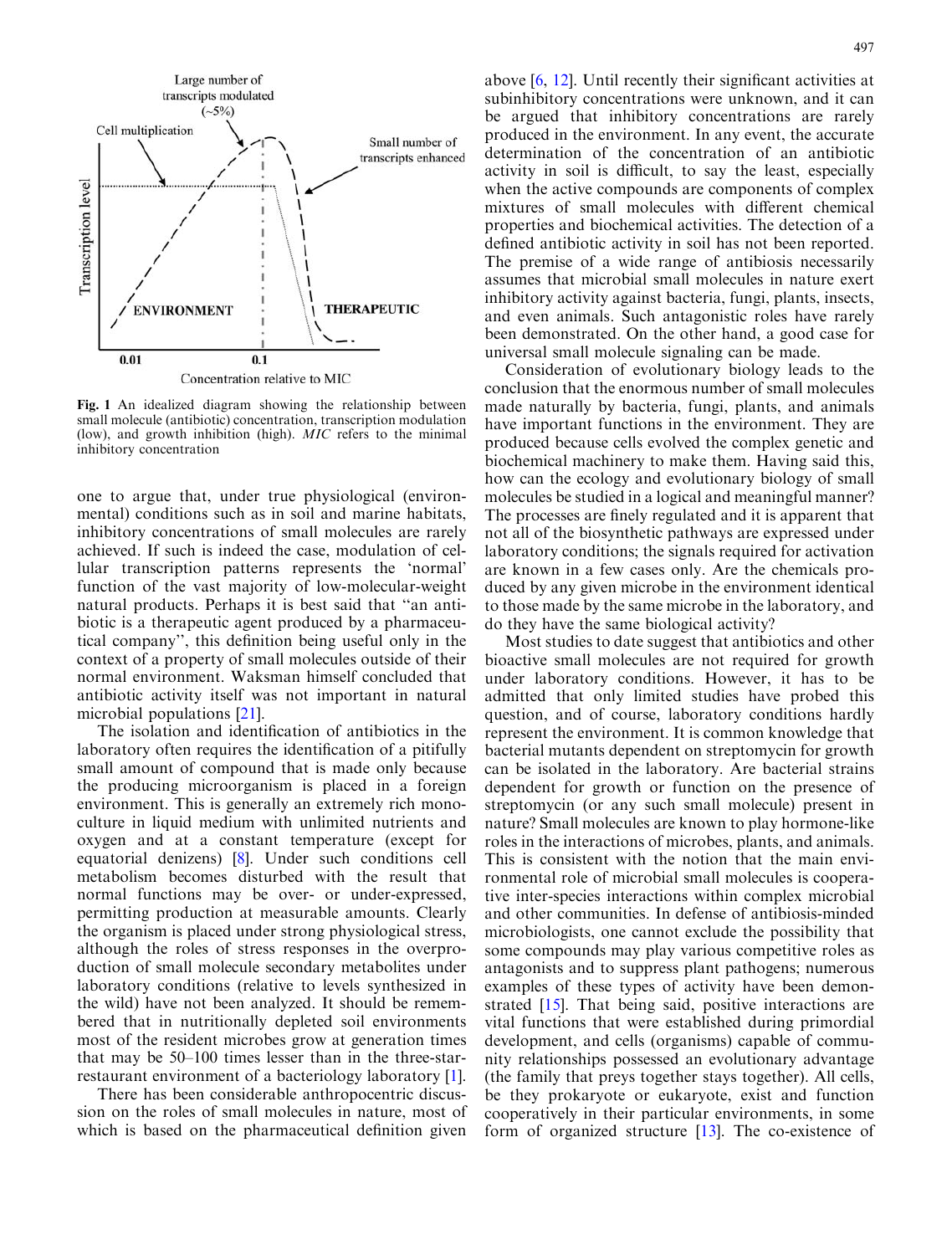<span id="page-2-0"></span>microbes in biofilms, in lichens, and other symbiotic relationships are particularly well characterized and ancient examples. Can it be assumed that small molecules are the keys to all such associations?

The evidence for a universe of small molecules in nature is compelling; for example, most streptomycetes have the theoretical capacity to produce as many as 20–30 different molecules, each with defined and regulated biosynthesis pathways [\[3](#page-3-0)]; many of these pathways are of unidentified function. To increasing extents, small molecule biosynthetic capacity is being identified in many other bacterial genera; there is nothing unique about streptomycetes or actinomycetes (except perhaps for the number and chemical diversity of compounds produced). Other members of the Actinobacteria [\[7](#page-3-0)], the Pseudomonads [\[4](#page-3-0)], and the Bacilli [[9\]](#page-3-0) are all rich sources of small molecules that have been inadequately investigated. There is no shortage of bioactive small molecules in nature. This is especially true when we consider that 99% of microbial strains cannot be grown under laboratory conditions—so much for the dearth of potential pharmaceutical agents! The exciting studies of quorumsensing mechanisms in Gram - and Gram + bacteria, the expanding catalog of auto-inducing molecules and their roles in the regulation of development, antibiotic production, and pathogenicity continue to provide information on the ubiquitous production and biological importance of low-molecular-weight compounds in microbial ecology [\[19](#page-3-0)]. Studies of the roles of acylhomoserine lactones and other compounds in interkingdom communication are a growing field of interest [2, [17](#page-3-0)] and multiple biological responses in a variety of eukaryotic hosts have been shown. This is but the tip of the iceberg.

The study of sociomicrobiology [[16\]](#page-3-0) is an expanding discipline; increasingly, bacterial families are found to use chemical signals to establish networks of communication. The time has come to expand these concepts more broadly (all microbes in all environments?). Interesting evolutionary relationships are becoming apparent, for example, between acylhomoserine-lactone signaling in Gram-negative bacteria and the *y*-butyrolactone signaling system in actinomycetes. Cationic peptides, originally identified as antimicrobials, are common components of inter- and intra-cellular signaling in many complex cellular systems, from the microcins of intestinal bacteria, to antibiotics, and to innate immunity in everything from flies to humans [\[14](#page-3-0)]. This has opened up an entirely new aspect of small molecule biology. Until now, these wide-ranging studies have largely focused on cationic peptides and their derivatives, but one can predict with confidence that future work will implicate other structural types of small molecule.

### **Conclusion**

The presence of an enormous structural diversity of small molecules in nature implies the generality, variety,

and specificity of cell–cell interactions. How can we find out what these millions of small molecules are doing? Are they all components of cell–cell communication systems? How can the chemical languages be deciphered? Microbes are talking to each other, but we do not understand what they are saying; we do not know what wavelength to tune-in to listen [\[20](#page-3-0)]. More importantly, they also communicate with other creatures and vice versa. How do we study the potential roles of small molecules in complex environments?

Parenthetically, if antibiosis is not a major role of small molecules in complex microbial environments such as soils, one has to question the function of antibiotic resistance—resistant organisms are prevalent. This may be a means of modulating small molecule signaling or changing its specificity. The topic clearly needs additional investigation.

In recent years there has been increasing interest in the field of chemical biology; this is not a new discipline; nature invented it and chemical biology has been a vital element of cellular function for aeons. The biology of small molecules is an important and largely unexplored field that deserves more attention, especially to provide a better understanding of the inter- and intra-generic interactions responsible for maintaining homeostasis in the environment. Complex microbial populations exist in nature under conditions of biological solidarity and interdependence linked by networks of chemical signals, using many types of molecule. Better understanding of these many processes will be of enormous value to science and medicine. Traditional approaches to the discovery and application of natural products for antibiotic use, albeit successful, have obscured the fact that small molecules are as critical to cell function and survival as DNA, RNA, proteins, carbohydrates, and lipids. New and valuable applications will be revealed only if discovery and bioactivity screening of natural small molecules is carried out with due consideration of their evolution, biology, and chemistry. More significant and targeted collaboration between academia, industry, and government is required. Could we perhaps learn some principles for effective interactions from the microbial world?

Acknowledgements I wish to thank the students in my UBC laboratory and the many colleagues with whom I have discussed the topics in this paper; some are believers. Also, I recognize the generosity of pharmaceutical companies who have provided compounds for unrestricted use in my laboratory. The experimental studies described were generously supported by the Canadian Bacterial Diseases Network, the Canadian Institute for Health Research, and the National Science and Engineering Research Council (Canada).

#### **References**

- 1. Baath E (1998) Growth rates of bacterial communities in soils at varying pH; a comparison of the thymidine and leucine incorporation techniques. Microb Ecol 36:316–327
- 2. Bauer WD, Mathesius U (2004) Plant responses to bacterial quorum sensing signals. Curr Opin Plant Biol 7:429–433